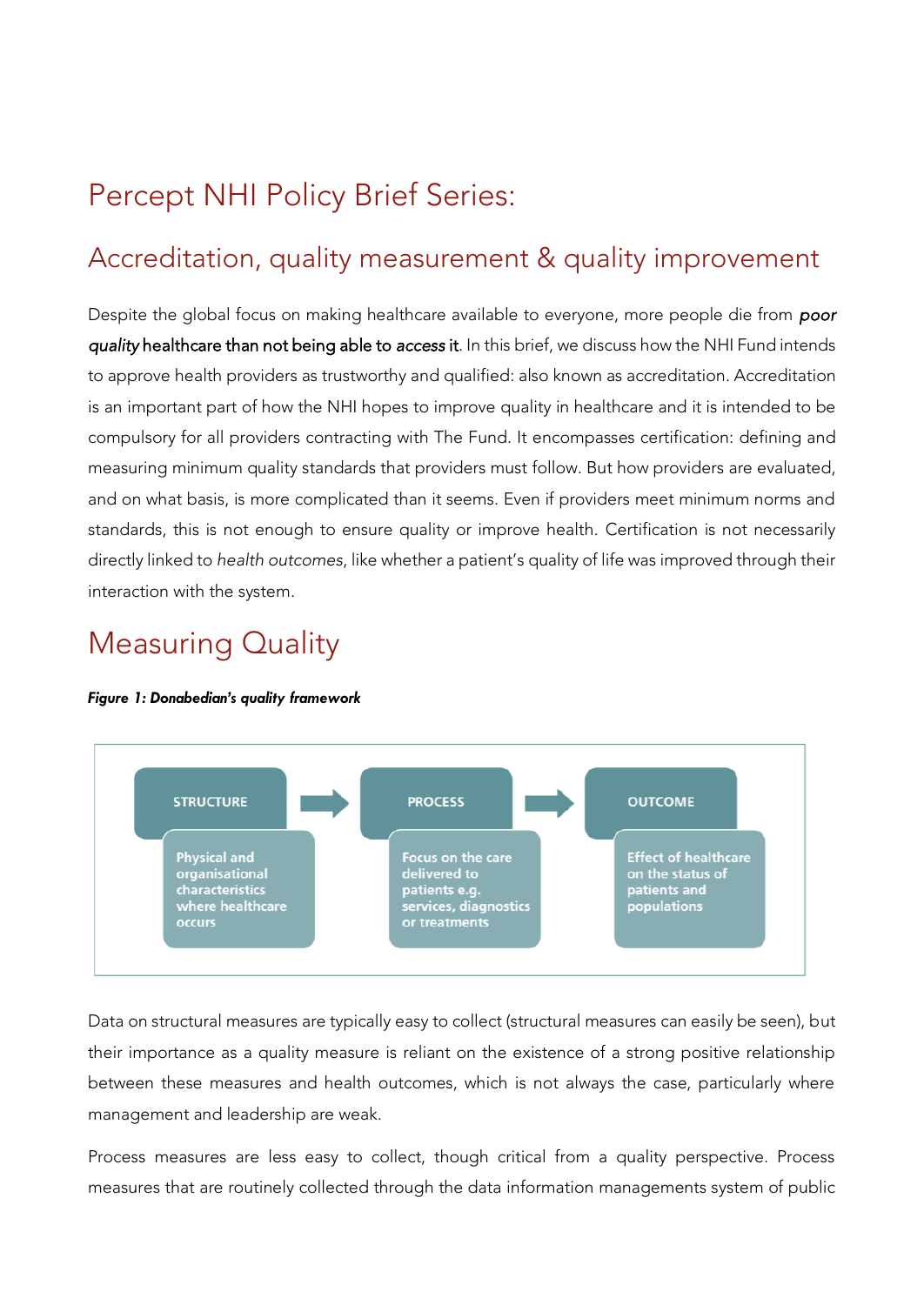or private facilities are reliant on the honesty of the provider reporting the data, as well as accurate capturing. Health systems often do not have sufficient incentives built into the system to encourage accurate and honest process-measure reporting and frequently quite a lot of effort is required to demonstrate the long-term value of monitoring these measures.

Outcome measures are important - they indicate the ultimate impact of care on health (both in terms of when health status is negatively affected such as a patient death and when health status is positively affected such as increased mobility or reduced pain). This is often the missing link in accreditation measures. Health outcomes are influenced by a multitude of factors, such as income, education, home environment and nutrition, which fall outside the influence of the health system. It is therefore difficult to disentangle quality or impact of healthcare from other influencing factors and therefore relative improvement is often a better measure of quality than absolute performance.

### Ensuring Quality under the NHI

The Office of Health Standards Compliance (OHSC) will be the overarching body responsible for certification. Under NHI, the Fund will accredit healthcare facilities that have been certified by the OHSC and meet additional minimum accreditation requirements set by the NHI Fund. So far, accreditation of public health facilities has focused on quality measures that are easy to collect: physical and organisational infrastructure, along with some measure of patient satisfaction. A greater focus on process and outcome quality is required.

**The OHSC conducted 627 unannounced health establishment inspections during 2015/16 financial year. More than half of the health establishments (which were all in the public sector) failed to meet the regulated norms and standards for quality and safety.**

**It is intended that the Fund will play the structural and process accreditation function while NAPHISA could allow facilities to link their achievement of accreditation standards against their population's well-being.** Another important new policy is the National Public Health Institute Bill of South Africa (NAPHISA). The bill provides for the establishment of a Public Health Institute who will "conduct disease and injury surveillance and provide specialised public health services, public health interventions, training and research directed towards the major health challenges affecting South Africa's population". NAPHISA and the Fund, through its accreditation function, should work closely together to shift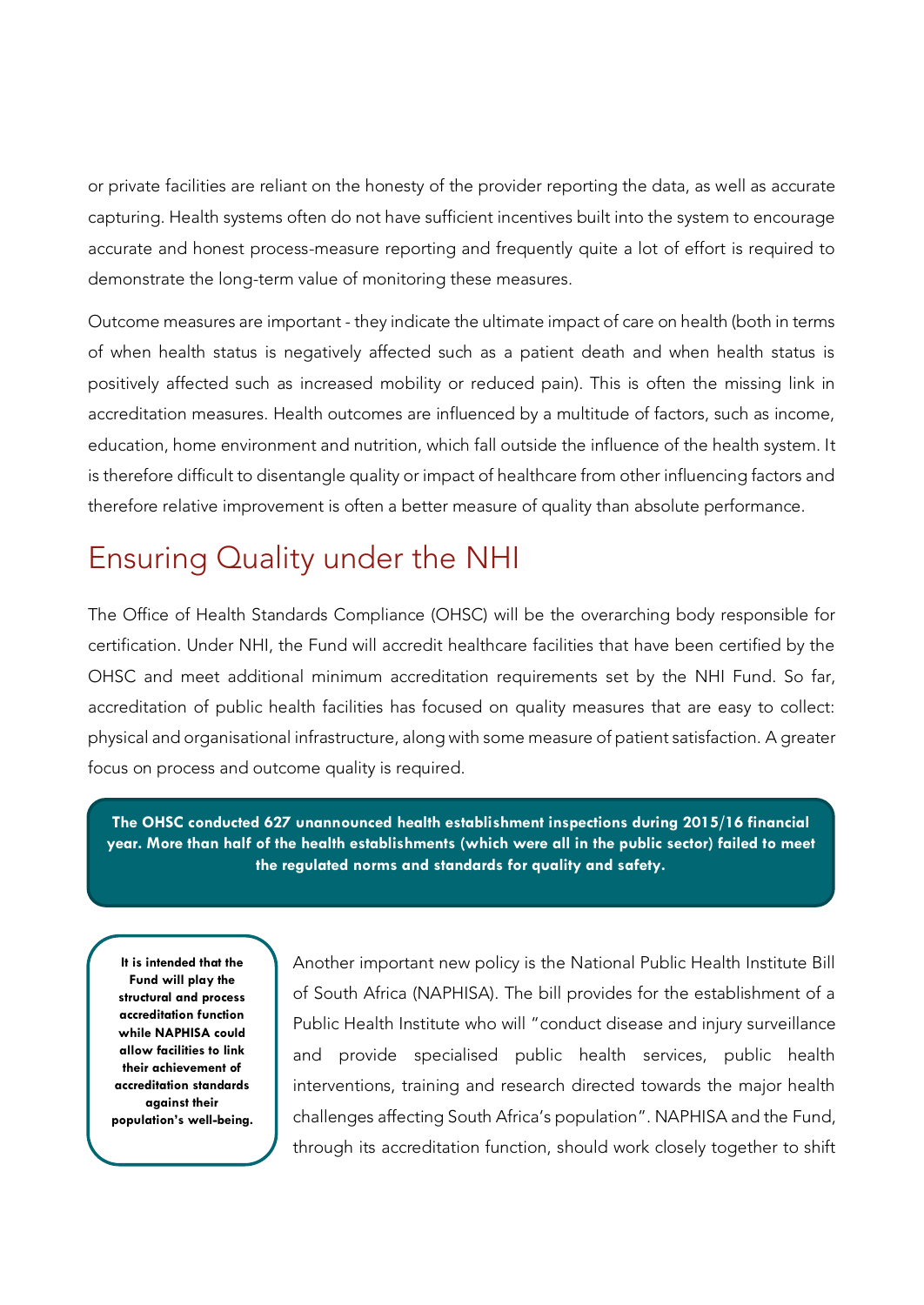the sector forwards. Marrying these two important bodies would better allow the sector to use Donabedian's framework in its pursuit of high-quality care.

### Ultimately it will be important for the Fund to set accreditation criteria that deal with the process and outcomes dimensions of quality since structural measures of quality are not sufficient to ensure good health outcomes.

If the information collected through healthcare quality measurement processes is publicly shared, consumers of healthcare can use this information to make better decisions about where to obtain high(er) quality healthcare. The information then becomes part of a larger accountability process and if the information is actively used by both purchasers of healthcare, as well as consumers of care, it can help the market to become more efficient by directing healthcare in the direction of providers who are better (more efficient) at providing healthcare.

The benefits of intense competition between providers in terms of contracting and quality should not be underestimated. Especially in markets where a clear price ceiling has been established (as is likely to be the case under NHI), competition between providers occurs on the non-price aspects, e.g. quality.

## Implementation challenges

The implementation of the NHI Fund theoretically allows for a clear separation between purchaser and provider, which should enable a much greater focus on quality through competition. As we have discussed in other briefs, the cleanness of this split may be marred by giving the Minister of Health oversight over both the purchaser and the provider - as the revised NHI Bill suggests. However, if the purchaser-provider split is well implemented, it is likely to improve competition among both public-sector health providers (clinics and hospitals), as well as between public and private providers, as the Fund can choose who to contract with and set minimum standards in terms of accreditation performance in contracts. Providers who do not continually meet minimum standards face the possibility of being locked out from providing services to the NHI Fund. It is therefore crucial that the measures used are the right ones and don't only focus on easy-to-measure (or unimportant) structural components. If prices are excessively constrained, there is also the risk of quality sinking to the minimum standard, particularly if competitive mechanisms are weak (for example, if patients have little choice over which facilities to visit).

There is a generalised shortage of healthcare workers and health facilities in South Africa and contracting across the two sectors may not be sufficient to overcome this obstacle. This could result